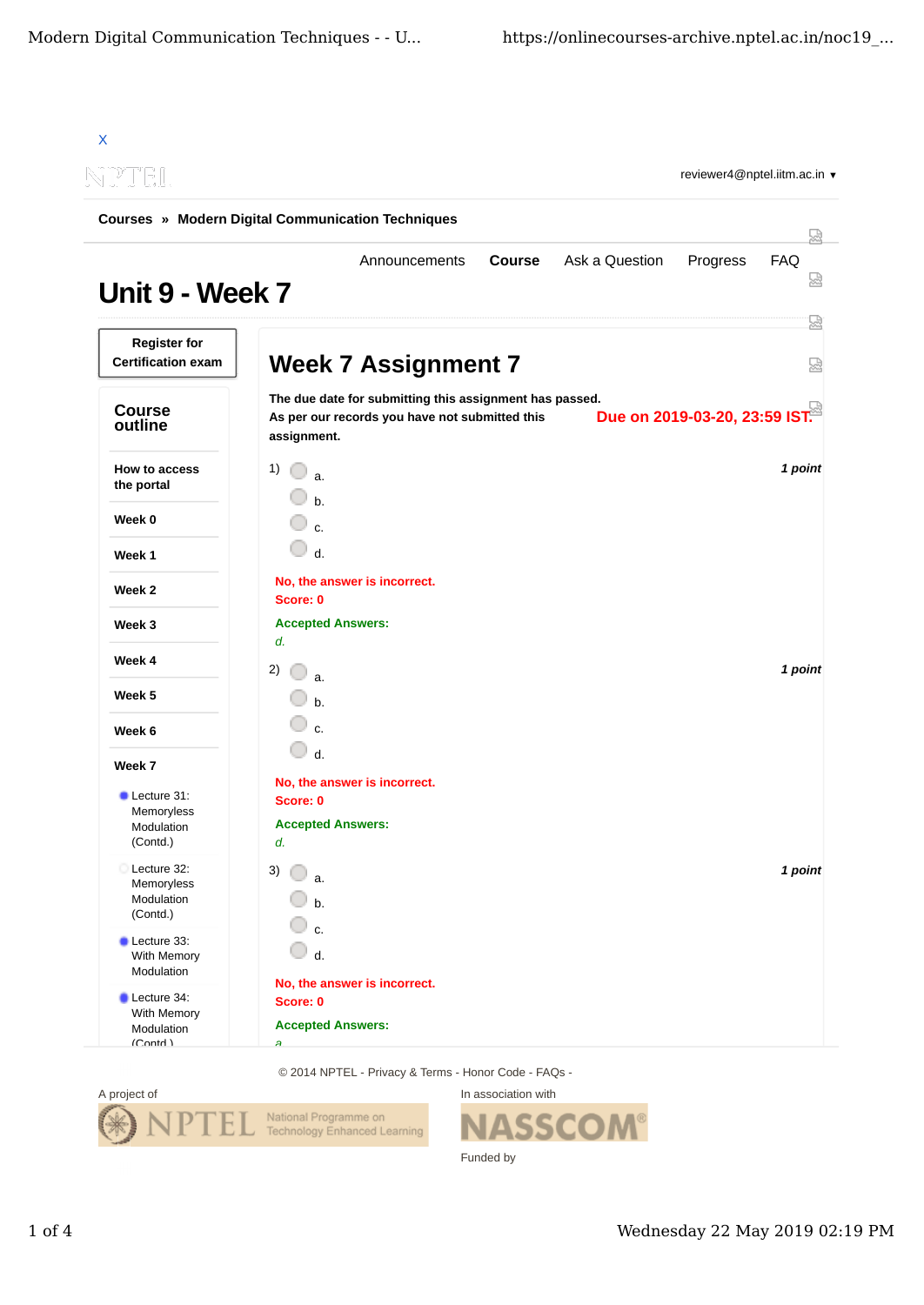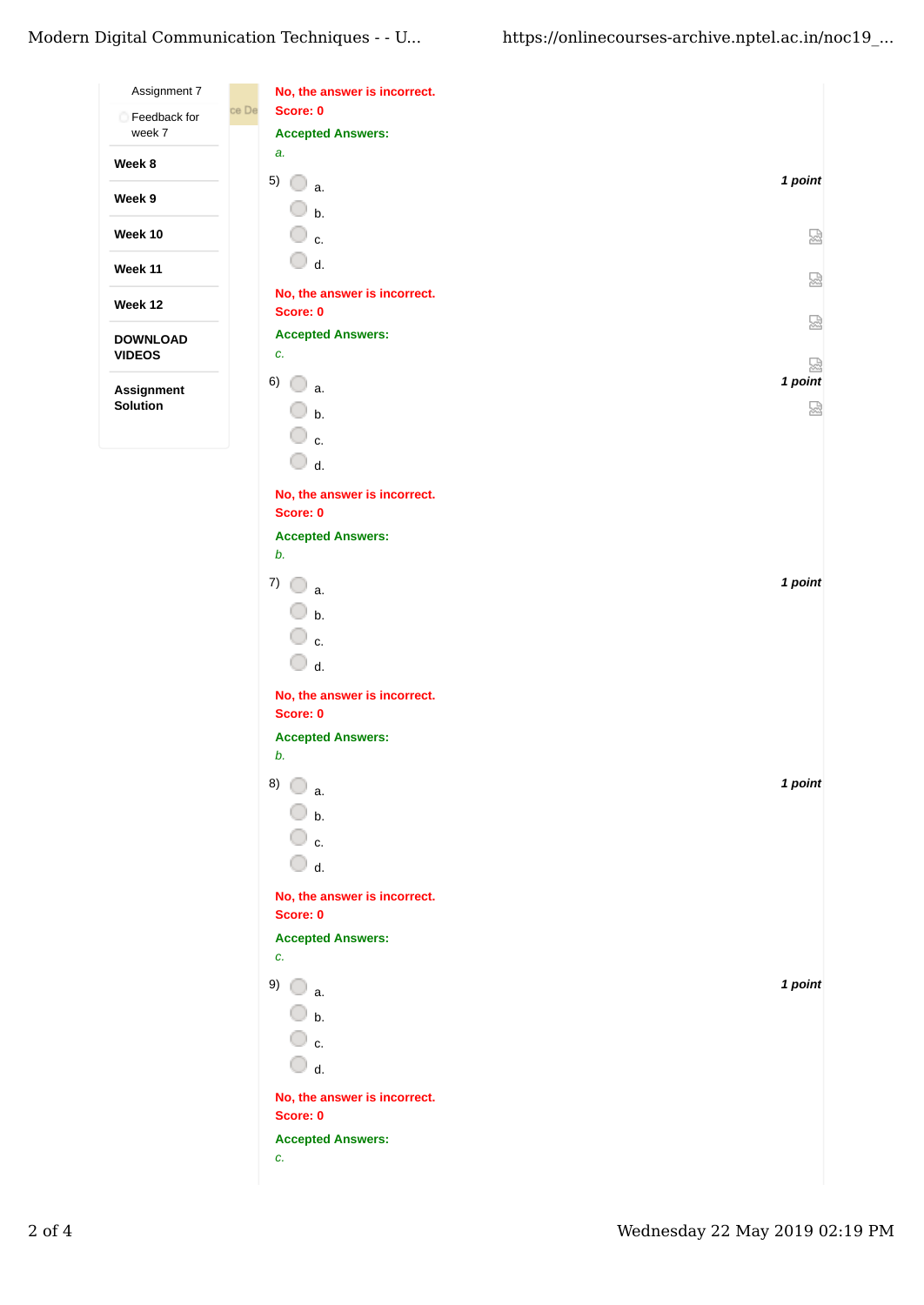| 10)<br>a.                                | 1 point |
|------------------------------------------|---------|
| $\overline{\mathbb{O}}$ b.               |         |
| $\overline{\mathbb{O}}$ c.               |         |
| $\bigcirc$ d.                            |         |
| No, the answer is incorrect.             |         |
| Score: 0                                 | 썮       |
| <b>Accepted Answers:</b><br>a.           |         |
| 11)                                      | 1 point |
| a.<br>$\overline{\mathbb{O}}$ b.         | 덣       |
| ○ c.                                     |         |
| $\bigcirc$ d.                            | 덣       |
| No, the answer is incorrect.             | 눲       |
| Score: 0                                 |         |
| <b>Accepted Answers:</b>                 |         |
| a.                                       |         |
| 12)<br>a.                                | 1 point |
| $\bigcirc$ b.                            |         |
| ○ c.                                     |         |
| $\bigcirc$ d.                            |         |
| No, the answer is incorrect.<br>Score: 0 |         |
| <b>Accepted Answers:</b>                 |         |
| d.                                       |         |
| 13)<br>a.                                | 1 point |
| $\mathsf{b}$ .                           |         |
| c.                                       |         |
| O<br>d.                                  |         |
| No, the answer is incorrect.<br>Score: 0 |         |
| <b>Accepted Answers:</b>                 |         |
| b.                                       |         |
| 14)<br>a.                                | 1 point |
| $\bigcirc$ b.                            |         |
| ◯ c.                                     |         |
| $\overline{\mathbb{O}}$ d.               |         |
| No, the answer is incorrect.<br>Score: 0 |         |
| <b>Accepted Answers:</b>                 |         |
| b.                                       |         |
| 15)<br>a.                                | 1 point |
| b.                                       |         |
| $\overline{\phantom{a}}$ c.              |         |